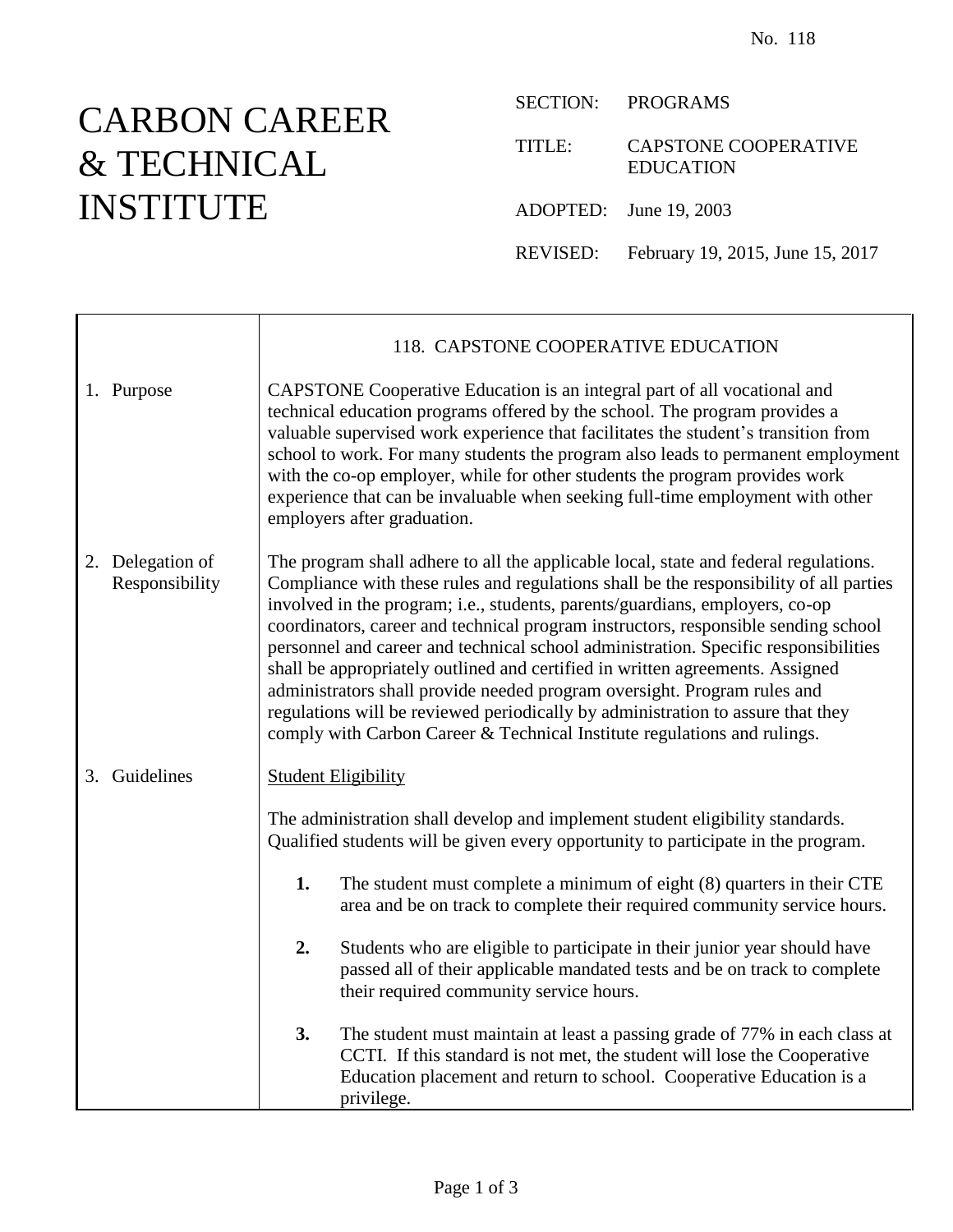## 118. CAPSTONE COOPERATIVE EDUCATION - Pg. 2

 $\top$ 

| 4.  | The student must be in regular attendance at CCTI and on the job.<br>Missing school and reporting to work on the same day is NOT permissible.<br>Student cannot miss more than 5 days a marking period.                   |
|-----|---------------------------------------------------------------------------------------------------------------------------------------------------------------------------------------------------------------------------|
| 5.  | The student shall use proper call off procedures for any absence from work                                                                                                                                                |
| 6.  | caused by illness or other legal excuse.<br>The student shall submit a written excuse signed by his/her<br>parent(s), along with his/her weekly report for any days absent from work<br>during that week.                 |
| 7.  | In the event of temporary layoff or suspension of work, the student<br>shall report back to the Cooperative Education Coordinator<br>immediately.                                                                         |
| 8.  | The student may not terminate nor change training station placement<br>without the prior approval of the Cooperative Education Coordinator.                                                                               |
| 9.  | The student shall attend regularly scheduled monthly Cooperative<br>Education programs at CCTI scheduled in the early afternoon throughout<br>the year.                                                                   |
| 10. | The student shall attend the Annual Appreciation Banquet with his/her<br>employer.                                                                                                                                        |
| 11. | Students will be terminated from the Cooperative Education placement if<br>they violate the CCTI discipline policies. Discipline will be at the<br>discretion of the Cooperative Education Coordinator and the Principal. |
| 12. | The student shall operate his/her vehicle in a safe and legal manner to and<br>from the job. At no time shall other students ride in the Cooperative<br>Education student's vehicle without prior approval.               |
| 13. | Students must return to CCTI for scheduled testing and preparation for<br>NOCTI and Keystone Exams.                                                                                                                       |
| 14. | The students can expect to receive a performance evaluation by his/her<br>supervisor and the Cooperative Education Coordinator at least once every<br>nine weeks.                                                         |
| 15. | The student shall dress appropriately for his/her job, to the specifications<br>of the employer and the standards of the workplace. This includes safety<br>equipment as required.                                        |
|     |                                                                                                                                                                                                                           |